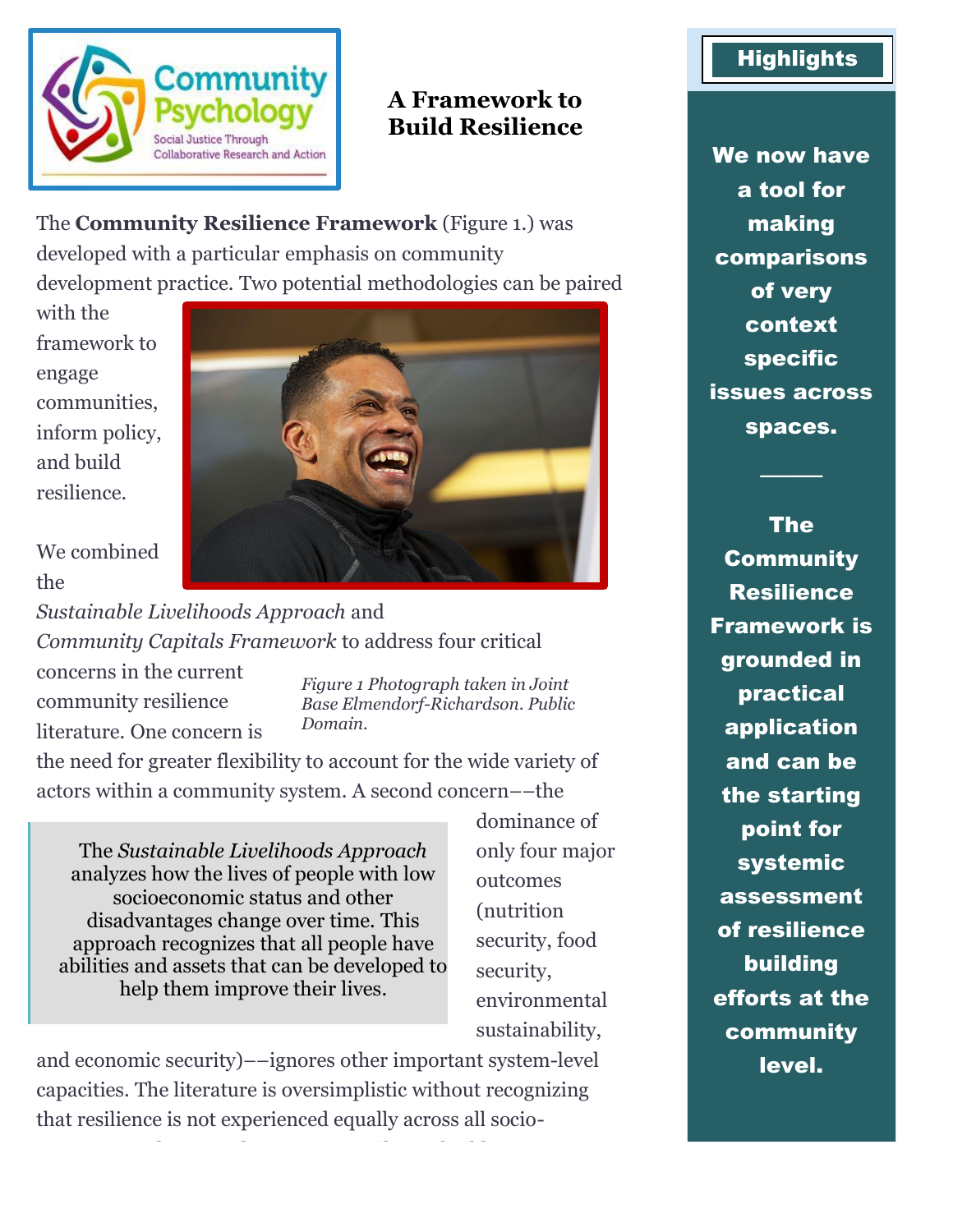The *Community Capitals Framework* is a model that views assets of a community as well as deficits that keep communities from full health. There are seven community capitals:

- ➢ **Natural Capital**—including resources and natural beauty
- ➢ **Cultural Capital**—including comfort and collaboration with racial, ethnic, and agerelated diversity
- ➢ **Human Capital**—including citizens' skills and abilities and access outside resources and knowledge
- ➢ **Social Capital**—including the extent to which citizens within communities are connected
- ➢ **Political Capital**—including influence over standards, rules, regulations and their enforcement
- ➢ **Financial Capital**—including the financial ability to invest in capacity building within the community
- ➢ **Built Capital**—including infrastructure like parks, roads, and telecommunications systems.

multiple capitals is critical to sustainable community resilience building. This approach was also designed to be of practical use, not just theoretical, so that practitioners could easily integrate its use into their everyday activities.

# *Methods*

We integrated concepts from the sustainable livelihoods framework (incorporating issues of equity and livelihood strategy), honing in on a variety of key community sectors (housing, infrastructure, government, food systems, etc) with the community capitals framework that

if it doesn't account for these differences, can be mal-adaptive for poor or marginalized communities. A final concern is overemphasis on specific resilience (resilience in light of a specific disaster hurricane, flood, tornado, mass shooting) rather than general resilience. This research synthesizes two key community development approaches in a way that provides a practical method of assessing community resilience and building strategies among practitioners. The integration of multiple systems and

# HOW DID A COMMUNITY PSYCHOLOGY PERSPECTIVE INFORM YOUR UNDERSTANDING OF THE ISSUES, RESULTS, AND IMPLICATIONS?

Understanding the role of community systems on individual levels of apathy, sense of inclusion, and motivation for community-wide improvement was critical to the development of this model. We know that getting stakeholder input is essential to the work of community development practitioners and community members need to feel like all of their needs are being addressed--not just flood prevention or hurricane mitigation. A broader sense of well-being is critical to long-term buy-in from community members and this model helps practitioners do this.

highlights community assets. Importantly the model's political capitals allowed for maximum incorporation of equity and justice issues.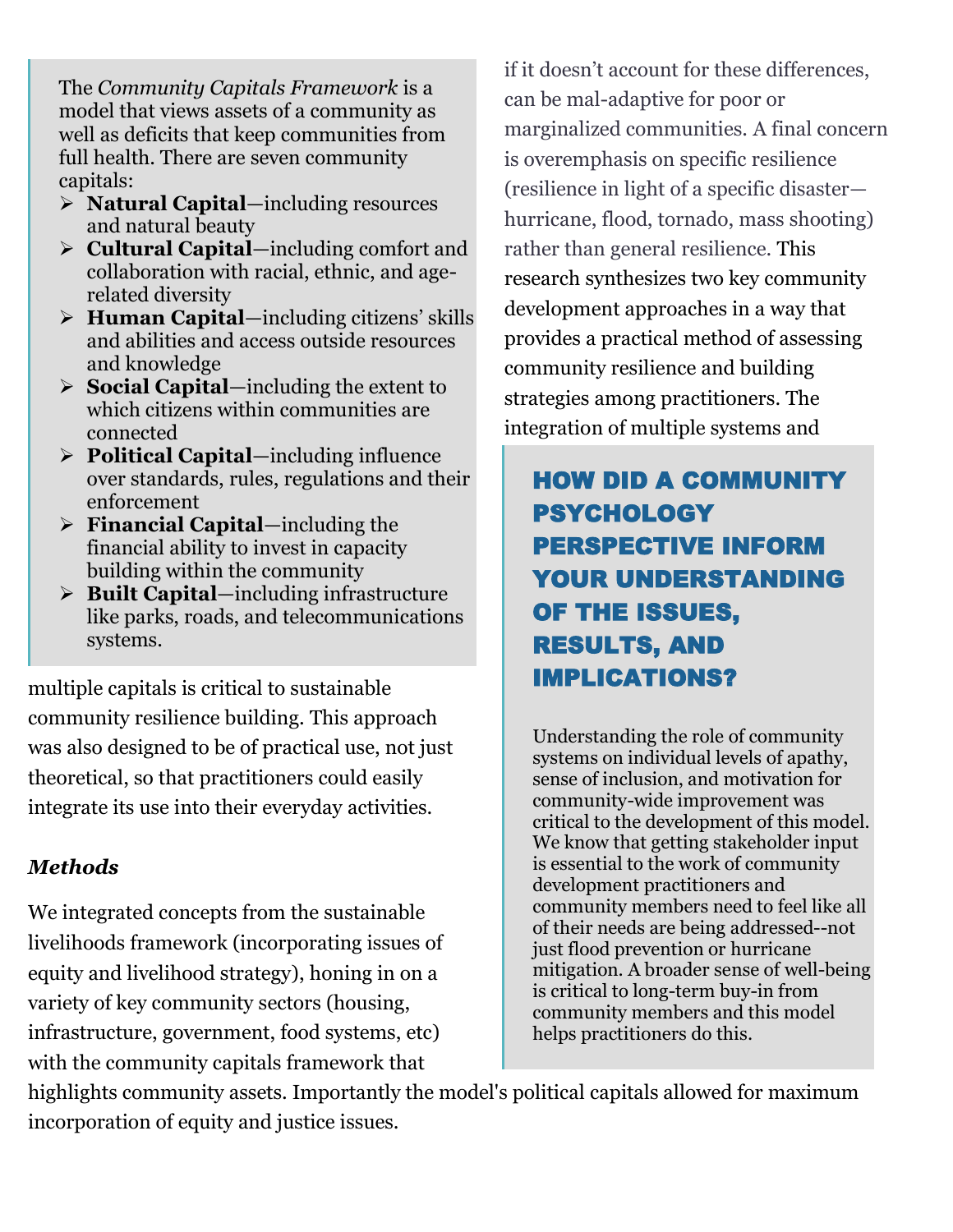### **Figure 1. The Community Resilience Framework**



## *Results*

- ➢ Current community resilience theory does not account for equity issues within socialecological systems, nor plans for more general approaches to resilience (current emphasis is on disaster management).
- ➢ The incorporation of multiple sectors (housing, infrastructure, health, education, etc.) demands more broad conceptualizations of resilience (moves beyond the disaster paradigm).
- $\triangleright$  The use of the sustainable livelihoods approach and the community capitals framework provides a mechanism for practically employing methods that address issues of equity within community systems.